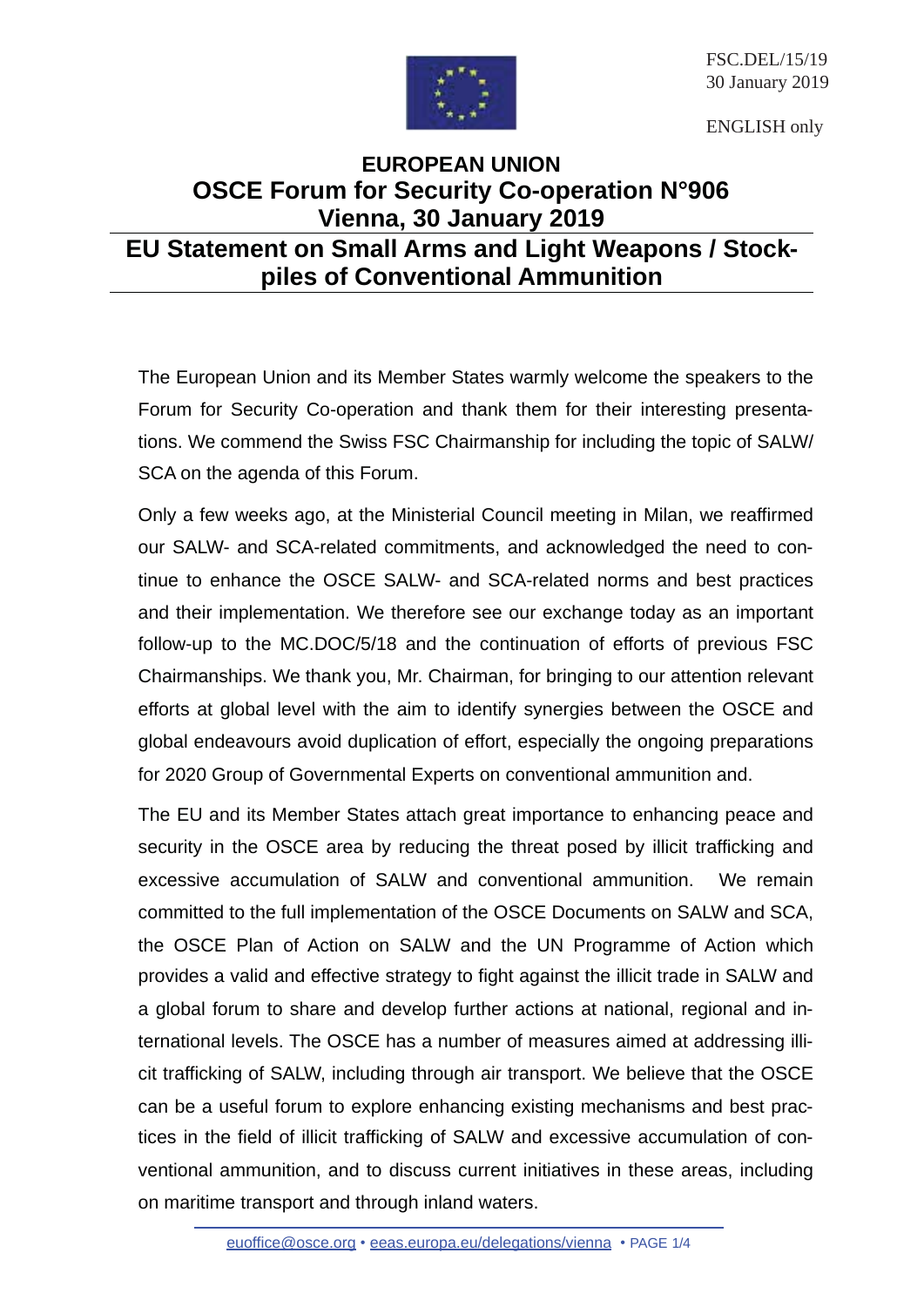Since the adoption of the EU Strategy to combat illicit accumulation and trafficking of SALW and their ammunition in 2005, the EU has been investing considerably in cooperation and assistance to third countries with a view to combat the illicit trade in SALW. In light of relevant developments since 2005, on 19 November 2018 the Council of the EU adopted a new EU Strategy against illicit firearms, small arms and light weapons and their ammunition replacing the 2005 Strategy. Relevant developments since then include the evolved security context, including the threat of terrorism inside the EU, and developments in SALW design and technology affecting the capacity of governments to address the threat.

The new Strategy takes into account the guiding principles of the 2016 EU Global Strategy that requires an integrated approach across external policies, between Member States and EU institutions, and between the internal and external policy dimensions. It also takes into account the outcome of the Third Review Conference of the PoA, the entry into force of the ATT, and the launch of the 2030 Agenda for Sustainable Development, which affirms that combatting the illicit trade in small arms and light weapons is necessary for the achievement of many goals, including those relating to peace, justice, and strong institutions, poverty reduction, economic growth, health, gender equality, and safe cities and communities. The purpose of a revised strategy is to guide integrated, collective and coordinated European action to prevent and curb the illicit acquisition of SALW and their ammunition by terrorists, criminal and other unauthorised actors, and to promote accountability and responsibility with regard to the legal arms trade.

The main objective of the revised EU Strategy remains the full and effective implementation of the UN PoA and the ITI at national regional and global levels. The Strategy therefore puts forward measures to improve implementation of the UN PoA at national and regional levels in the EU. It also proposes cooperation and assistance in other regions of the world and at global level. This support will include collection and destruction of surplus SALW and ammunition, physical security and stockpile management for SALW and ammunition, capacity development for marking, record keeping and tracing, capacity development for arms export control, capacity development for law enforcement in countering illicit trafficking, support for embargo monitoring and tracing of diverted weapons.

Turning to the issue of stockpiles and promoting more effective state and regional action on excessive and poorly maintained stockpiles: Poor stockpiles are a key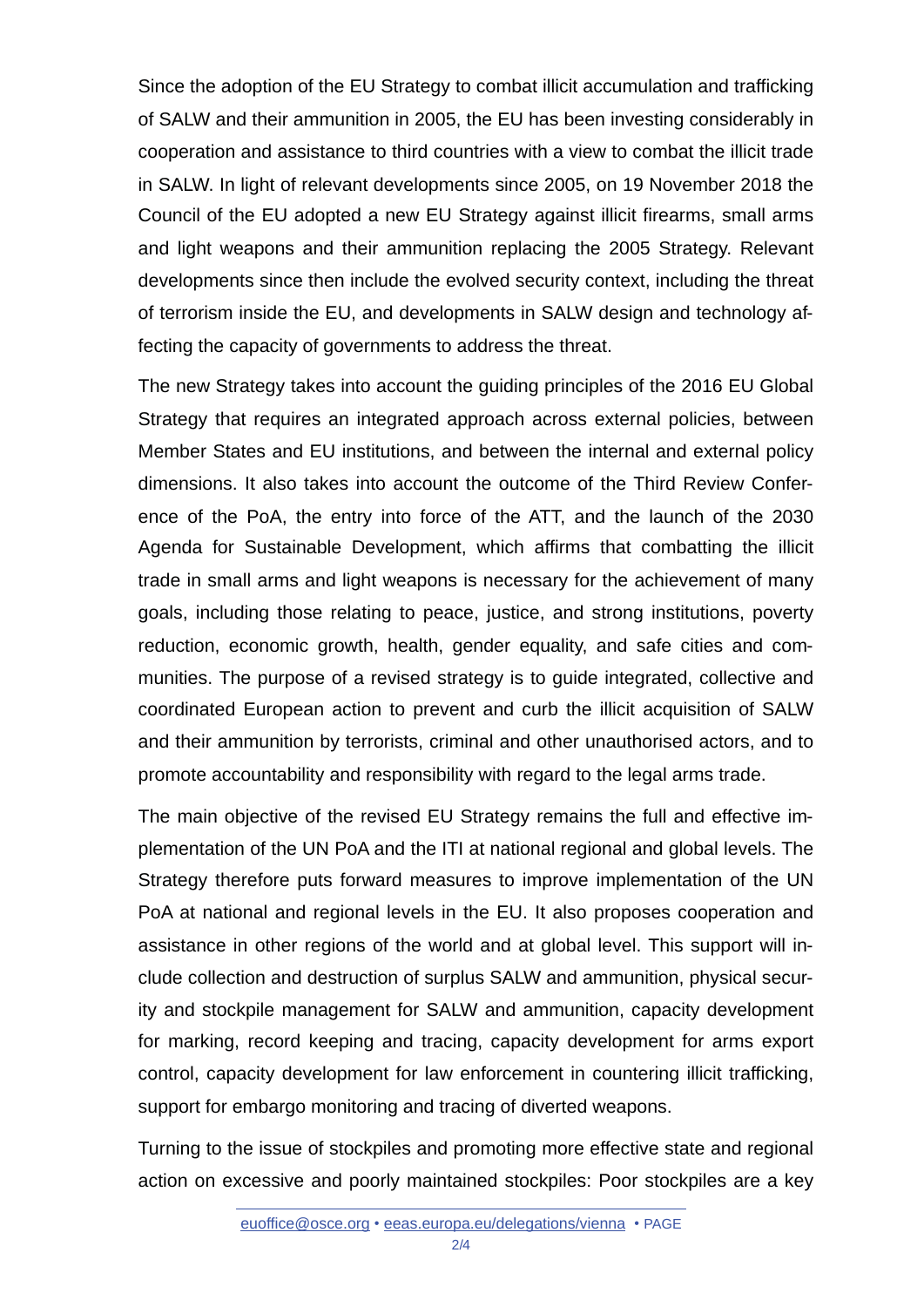factor allowing arms and ammunition to be diverted from the licit to the illicit markets. In line with the Strategy, the EU and its Member States will continue to help other countries to improve the management and security of state-held stockpiles by strengthening national legislative and administrative frameworks and institutions that regulate the legitimate supply and stockpile management of SALW and ammunition for defence and security forces, with a particular focus on marking and record keeping. The EU will also promote and implement standards and good practices for the handling of small arms and ammunition (ISACS, IATGs).

In this context, the EU and its Member States fund various projects in cooperation with the OSCE or other implementing partners working in the OSCE region. Let us mention in this context the EU funding for a project in Georgia and the former Yugoslav Republic of Macedonia to strengthen security in the regions of South-Eastern Europe and the South Caucasus by reducing the threat from the uncontrolled proliferation of SALW and conventional ammunition, or the Council Decision in support of the South-Eastern and Eastern Europe Clearinghouse for the Control of Small Arms and Light Weapons (SEESAC) for the implementation of the Franco-German Regional Roadmap on combating illicit arms trafficking in the Western Balkans.

This support is fully in line with the principles which guide the new Strategy, namely to promote cooperation and partnerships at all levels, to take responsibility in relation to priority regions, and to promote a global rules-based cooperative order with multilateralism as its key principle. Incorporating gender and diversity aspects in SALW-control projects and actions is another guiding principle the EU and its Member States follow. In this context, the Council of the EU adopted in December 2018 a dedicated Council Decision in support of gender mainstreamed policies, programmes and actions in the fight against small arms trafficking and misuse, in line with the Women, Peace and Security agenda. This is why we welcome that the OSCE pS were able to acknowledge the "negative impact of illicit trafficking in SALW on our societies, noting in particular the impact on women and children" in the declaration on SALW adopted at the Ministerial Council in Milan last year. In this context, we would like to ask our distinguished speakers to share with us their experience with the integration of gender-specific aspects into their SALW- and SCA-related work.